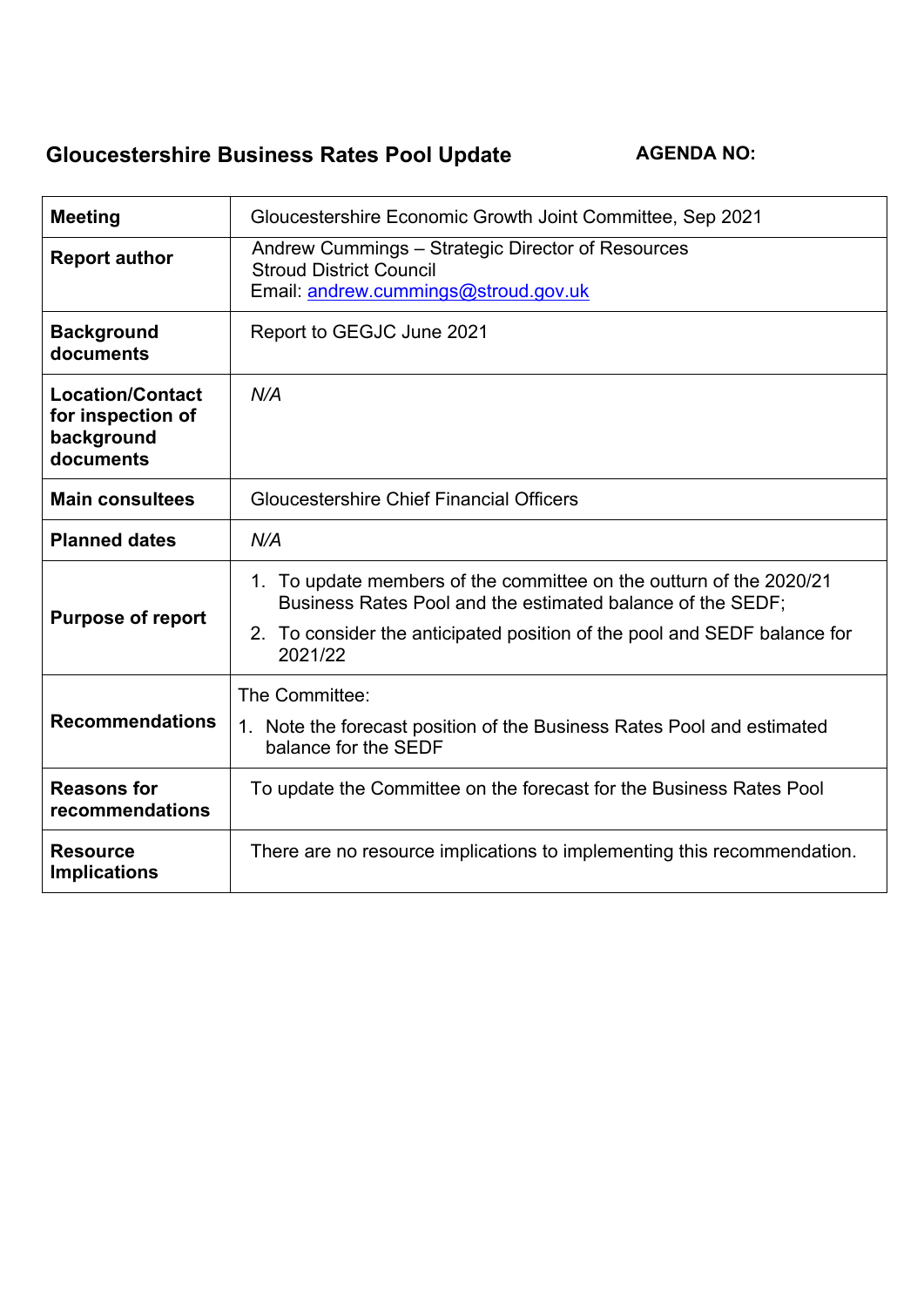## **Background**

- 1. Gloucestershire continues to operate a business rates pool under the 50% rates retention system. This pooling generates a saving in the levy returned to Central Government which is then distributed amongst Gloucestershire authorities.
- 2. The last update report to this Committee predicted that there would be a gain from the pool to the Strategic Economic Development Fund (SEDF) of £790k in 2020/21 as part of a total pool benefit of £3.95 million. It was noted that this estimate was based on the year-end figures for only some of the billing authorities, as a result of the timing of year end processes for District Councils

## **2020/21 Pool Outturn**

- 3. All of the billing authorities have now completed their draft year-end accounts. Business rates figures have been produced which allow the calculation of the pool outturn for the year. All figures are subject to audit and the final pool position will then be confirmed by MHCLG, likely in early 2022. All figures should be regarded as provisional until that point.
- 4. All authorities had higher retained rates than Central Government baselines resulting in an overall gain for the pool. The original baselines and the calculated retained growth for each authority are shown in the table below.

| <b>Authority</b>         | <b>Baseline</b><br>£m | <b>Retained Rates</b><br>£m | <b>Growth</b><br>£m | <b>Growth</b><br>(Previous<br>Year)<br>£m |
|--------------------------|-----------------------|-----------------------------|---------------------|-------------------------------------------|
| Cheltenham               | 2.84                  | 4.15                        | 1.31                | 1.63                                      |
| Cotswold                 | 1.88                  | 3.99                        | 2.11                | 2.68                                      |
| Forest of Dean           | 2.59                  | 3.85                        | 1.26                | 0.93                                      |
| Gloucester               | 3.70                  | 6.26                        | 2.56                | 3.25                                      |
| <b>Stroud</b>            | 2.47                  | 4.33                        | 1.86                | 2.85                                      |
| Tewkesbury               | 1.85                  | 4.39                        | 2.54                | 4.31                                      |
| Gloucestershire          | 75.77                 | 78.23                       | 2.46                | 3.75                                      |
| <b>Total Pool Growth</b> | 91.10                 | 105.19                      | 14.09               | 19.40                                     |

## **Table 1 – Business Rates Growth 2020/21**

5. Retained rates are not the actual rates collected by authorities, but the final figures used in the levy/safety net calculations as set out in regulations by central government.

6. The gain at Tewkesbury in the prior year was higher than normal as a result of adjustments relating to historic appeals. This should be borne in mind when comparing 2020/21 and 2019/20.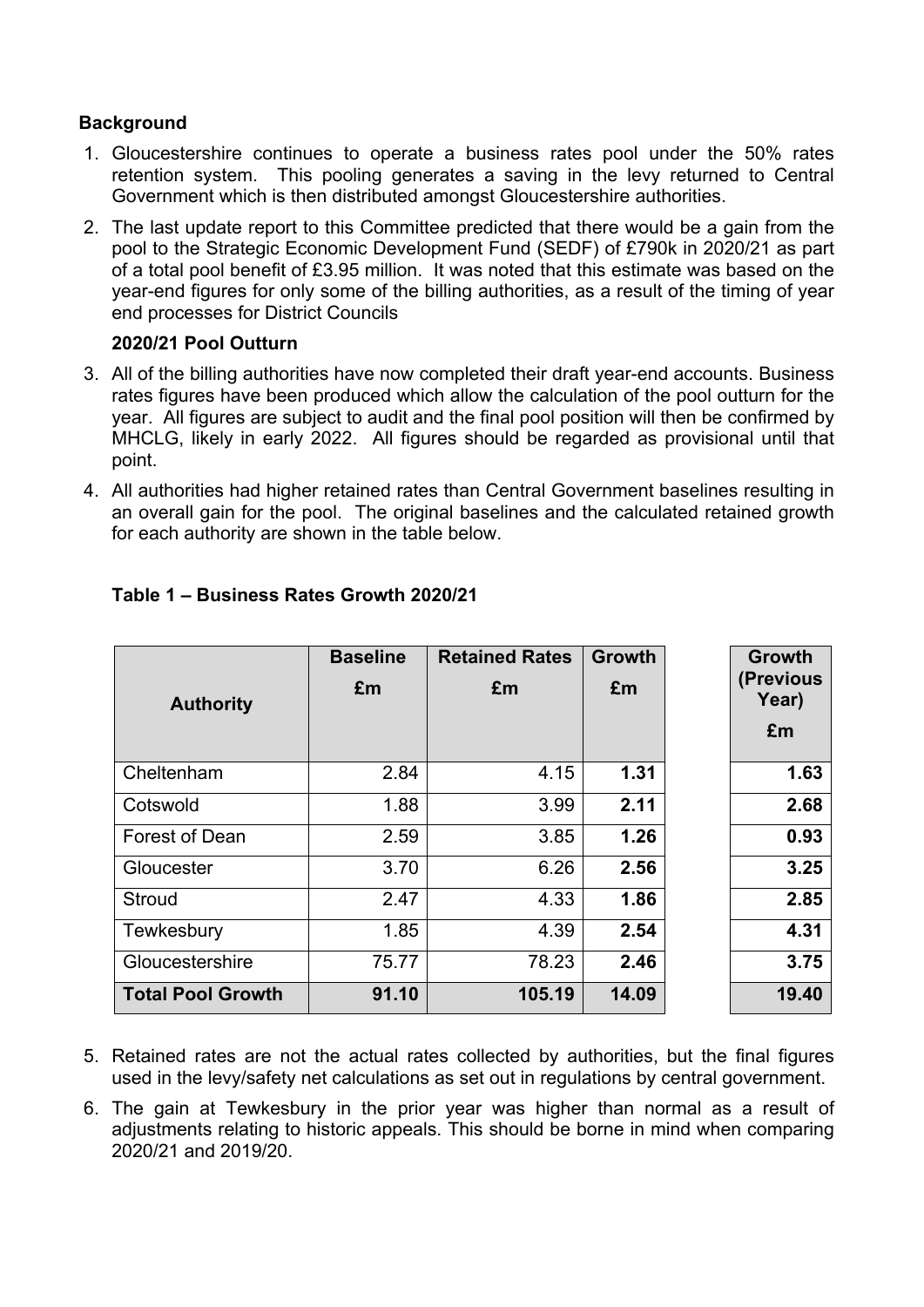7. The retained rates figure for 2020/21 includes amounts of central government grant compensating authorities for business rate holidays granted to businesses during the pandemic. The amount of Covid reliefs through rates holidays granted to businesses in the County is shown in Table 2.

| <b>Authority</b>           | <b>Covid Reliefs</b><br>£m |  |  |
|----------------------------|----------------------------|--|--|
| Cheltenham                 | 34.82                      |  |  |
| Cotswold                   | 18.71                      |  |  |
| <b>Forest of Dean</b>      | 4.22                       |  |  |
| Gloucester                 | 28.02                      |  |  |
| Stroud                     | 11.49                      |  |  |
| Tewkesbury                 | 11.05                      |  |  |
| <b>Total Covid Reliefs</b> | 108.32                     |  |  |

## **Table 2 –Covid Reliefs granted**

- 8. The pooling system allows the total growth to be combined and a pool levy to be calculated. In practice this means that a lower level of growth is returned to central government through the levy system than would otherwise have been the case. In 2020/21 the levy to be returned has been calculated as £2.16 million as opposed to £5.82 million which would have been returned without pooling.
- 9. This therefore creates a pool gain of £3.66 million which is nearly identical to the last full monitoring position reported to this committee at Quarter 3 (£3.71m). This has been shared amongst the SEDF, County Council and District Councils in the following proportions as per the original pooling agreement.

## **Table 3 – Allocation of 2020/21 Pool Gain**

| <b>Distribution</b>                                               | 2020/21<br><b>Outturn</b> |
|-------------------------------------------------------------------|---------------------------|
| Strategic Economic Development Fund (as administered<br>by GEGJC) | £731k                     |
| <b>District Councils</b>                                          | £2.34m                    |
| <b>County Council</b>                                             | £585k                     |
| <b>Total Pool Gain</b>                                            | £3.656m                   |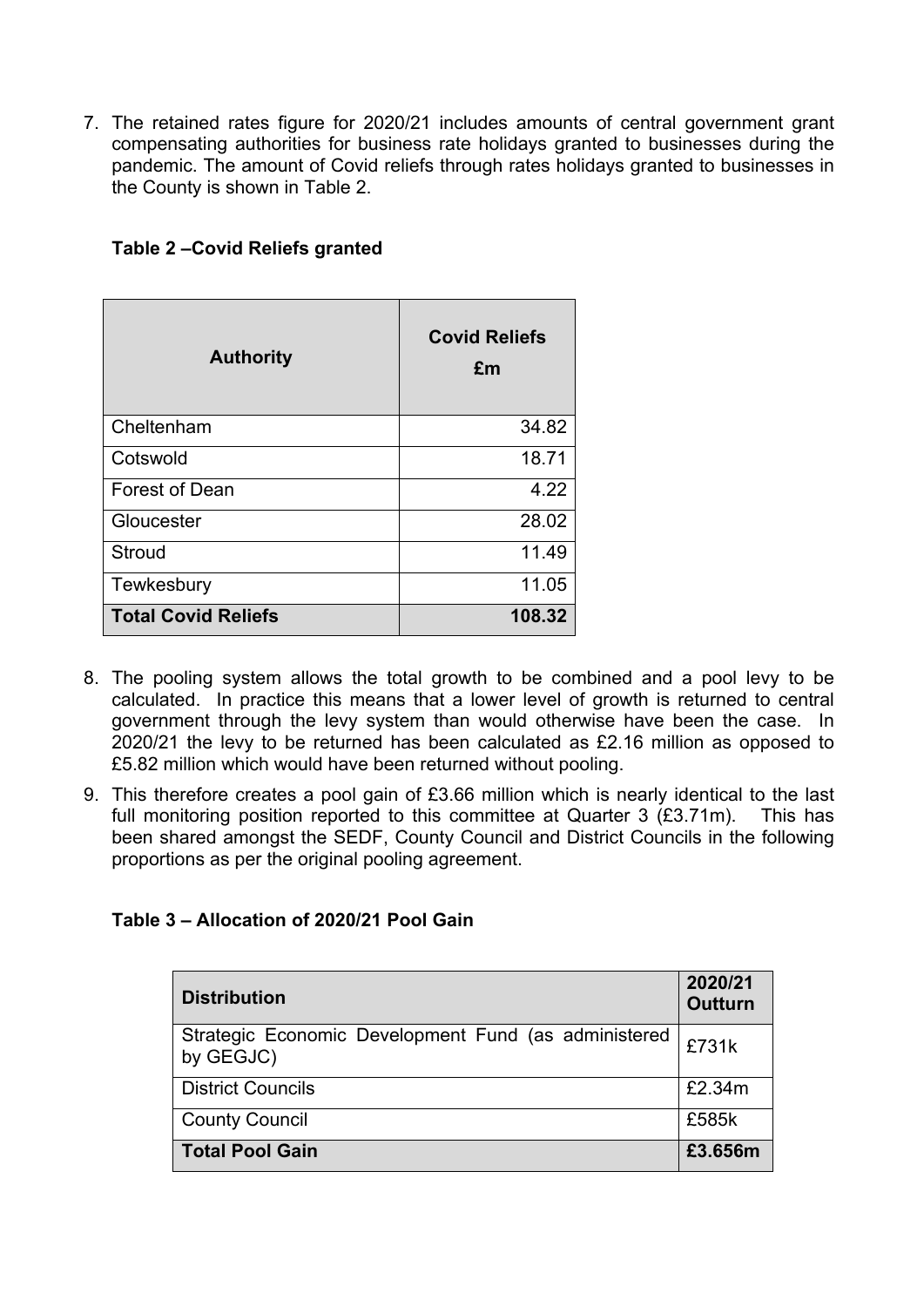#### **2021/22 Forecasts**

- 10.As in previous years District Councils are carrying out monitoring of the in-year business rates position. This monitoring has been brought together to develop an estimated position for the Pool in this report.
- 11.The biggest impact of Covid-19 upon business rates collection continues to be business rates discounts for the retail, leisure and hospitality industries. For eligible businesses the 100% discount was extended to  $30<sup>th</sup>$  June 2021 with a 66% discount then in place for the rest of this financial year. As with last year there is no financial impact on the pool itself as any discount given to businesses is compensated to billing authorities, in the form of a central government grant.
- 12.Another process continuing from last year is that Districts will be carefully monitoring where such businesses have closed as a result of the pandemic, as the reimbursement grant is then no longer received from central government. Therefore, the rates would be lost both from the individual authority and of course the pool gain.
- 13.At the end of 2020/21, across the County, districts raised the level of provisions for potential future uncollectable debts based upon the increased level of arrears they were recording for business rates. This helps to protect the pool position. There remains a risk that further increases will be needed as the path of economic recovery is not certain. Districts continue to monitor this position and any significant changes will be reported in future updates.
- 14.Taking all of this into account there is still an estimated pool gain of £4.238million in the current year. The distribution of this estimated benefit is set out in the table below.

| <b>Distribution</b>                                               | 21/22<br><b>Forecast</b> |
|-------------------------------------------------------------------|--------------------------|
| Strategic Economic Development Fund (as administered<br>by GEGJC) | £848k                    |
| <b>District Councils</b>                                          | £2.71m                   |
| <b>County Council</b>                                             | £680k                    |
| <b>Total Pool Gain</b>                                            | £4.238m                  |

## **Table 4 – Estimated Pool Gain in 2021/22**

15.This gain is obviously subject to significant potential fluctuation and therefore should not be factored into any resource allocation decisions at this point.

## **Future of the Business Rates Pool**

16.As has previously been reported to this Committee, the long-term future of the Pool is dependent on potential government reforms to both business rates as a taxation system and the wider system of local government funding. There are no further updates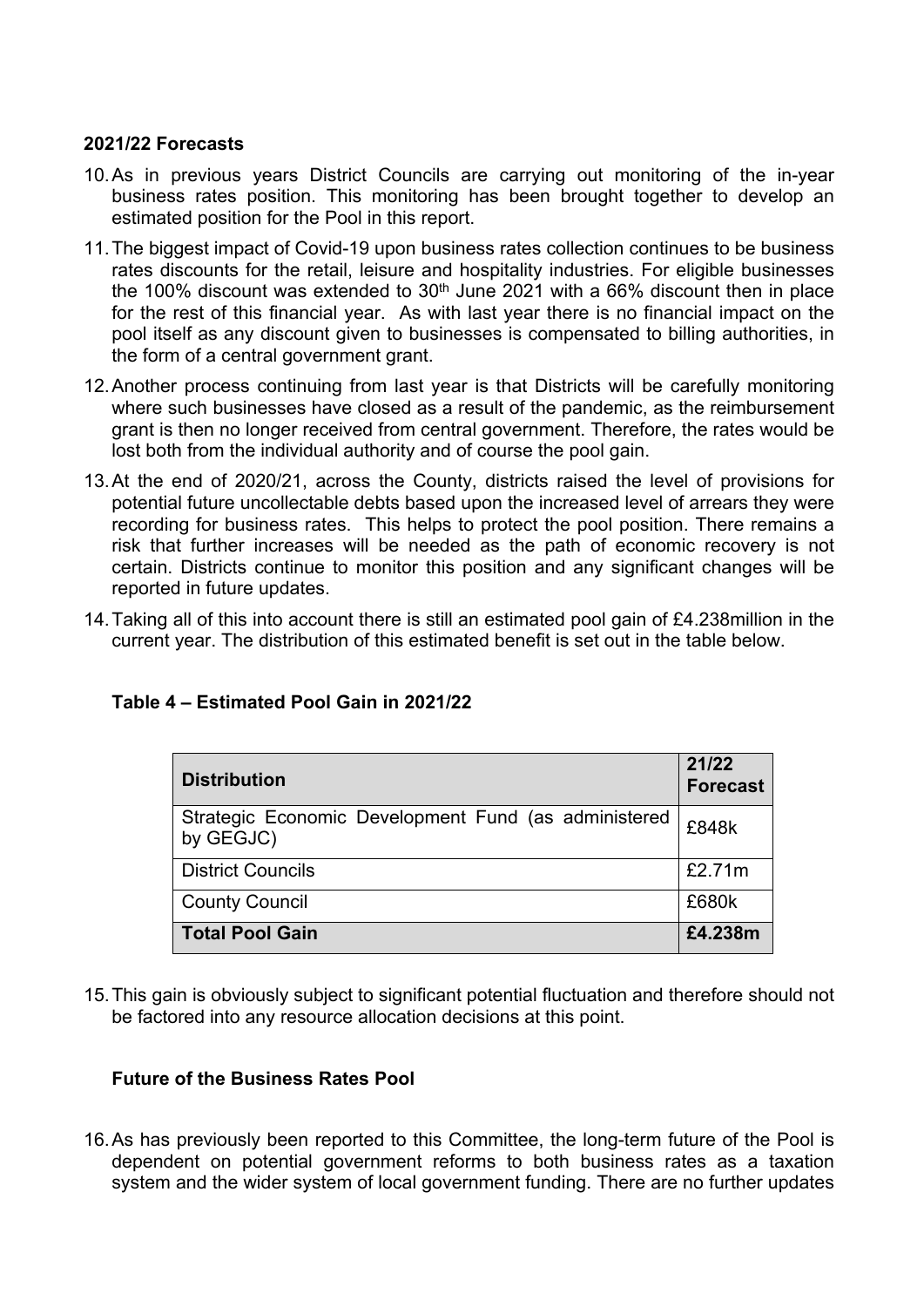on either issue at the time of writing and therefore 2021/22 is still considered to be the last year of SEDF funding. This will be updated in future reports to the Committee as required.

17.Appendix A shows the current overall estimated position on the SEDF. The allocation of resources includes the £1.8 million agreed in June of this year for strategic planning.

#### **Risk Assessment**

18.Significant risks remain around the level of business rates income and arrears in the pandemic recovery. This is mitigated by the current high level of estimated pool gain which is likely to be enough to absorb any future reductions in rates income without putting the pool into deficit.

#### **Officer Advice**

19. No officer advice required

#### **Equalities considerations**

20. There are no equalities considerations associated with this decision. It is purely a financial consideration.

#### **Consultation feedback**

21. Each of the Business Rates Pool members has been consulted about this report.

#### **Performance Management/follow-up**

22. Further update reports on the current position and future outlook of the pool will be presented to this committee.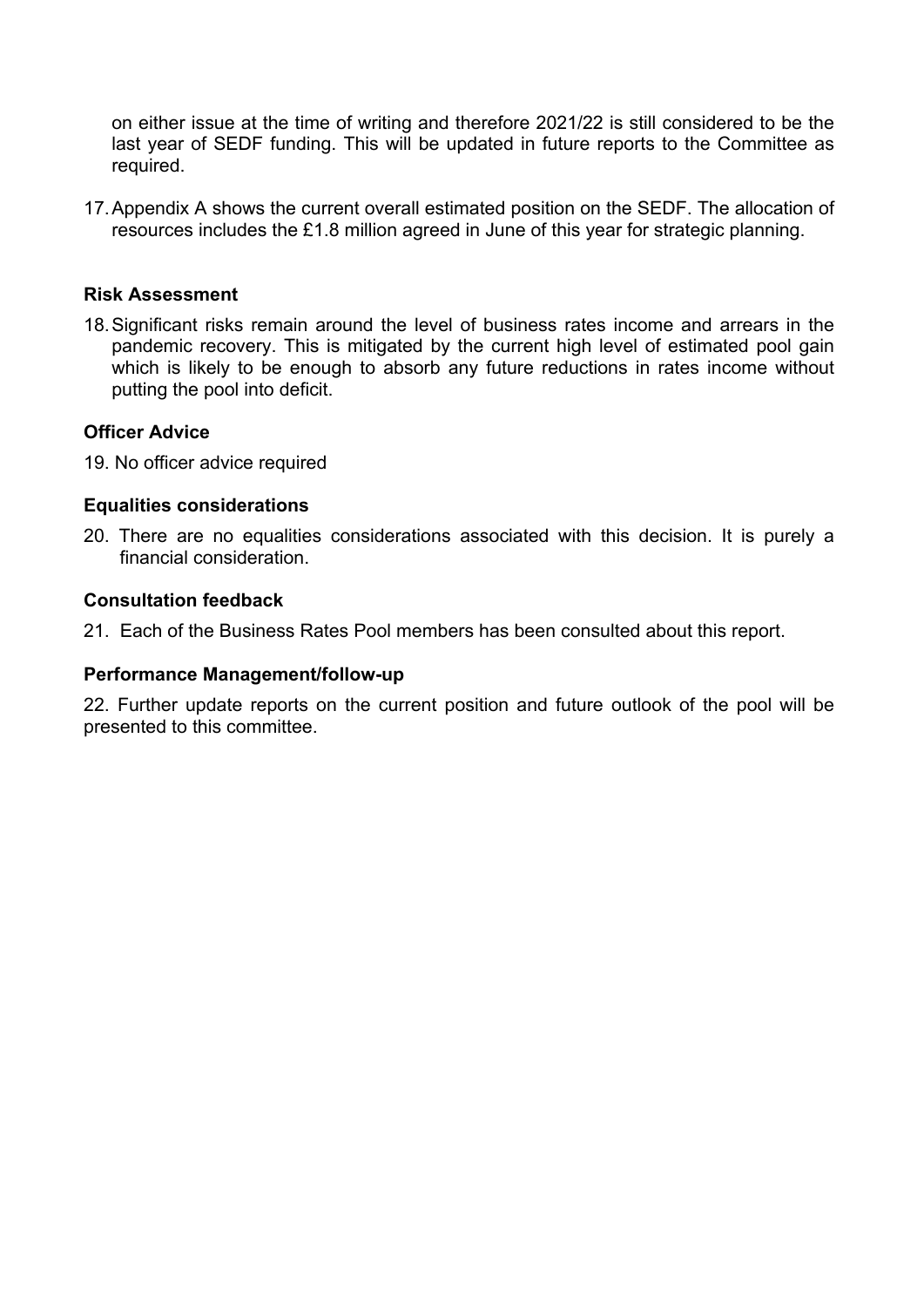**Appendix A**

## **Projected Balance of the SEDF**

|                                                                                                                                                   | <b>GEGJC</b><br><b>Decision</b><br><b>Date</b> | 2018/19<br>(E'000)           | 2019/20<br>(f'000)    | 2020/21<br>(f'000)    | 2021/22<br>(E'000)    | 2022/23<br>(E'000)  |
|---------------------------------------------------------------------------------------------------------------------------------------------------|------------------------------------------------|------------------------------|-----------------------|-----------------------|-----------------------|---------------------|
| Item                                                                                                                                              |                                                |                              |                       |                       |                       |                     |
| <b>Funding</b><br>SEDF Balance b/f<br>2017/18 Pool (confirmed)<br>2018/19 Pilot Gain (confirmed)<br>Pool Gain (indicative)<br><b>SEDF Funding</b> |                                                | 336<br>828<br>3,438<br>4,602 | 3,998<br>970<br>4,968 | 4,562<br>731<br>5,293 | 4,525<br>848<br>5,373 | 1,527<br>0<br>1,527 |
| <b>Allocations</b>                                                                                                                                |                                                |                              |                       |                       |                       |                     |
| <b>Operating Costs for Joint</b><br>Committee                                                                                                     | Nov 17                                         | (4)                          | $\mathbf 0$           | (5)                   | (5)                   | (5)                 |
| LEP Core Funding (Match)                                                                                                                          | Nov<br>17/Feb<br>20/                           | (250)                        | (250)                 | (250)                 | (250)                 | (250)               |
| LEP/LA Inward Investment<br>Programme (EU Match)                                                                                                  | Nov 17                                         | (75)                         | $\pmb{0}$             | $\mathbf 0$           | $\mathbf 0$           | $\mathbf 0$         |
| J.10 Business Case Commission<br>(contribution)                                                                                                   | <b>Nov 18</b>                                  | (275)                        | $\mathbf 0$           | $\mathbf 0$           | $\mathbf 0$           | $\mathbf 0$         |
| Economic Intelligence Data<br><b>Commissioning Fund</b>                                                                                           | Nov 18                                         | $\mathbf 0$                  | $\pmb{0}$             | $\mathbf 0$           | (50)                  | 0                   |
| Rail Investment Strategy                                                                                                                          | Sept 19                                        | $\mathbf 0$                  | (16)                  | (3)                   | (51)                  | 0                   |
| <b>LNP Capital Mapping</b>                                                                                                                        | Feb 20                                         |                              | (40)                  | $\mathbf 0$           | $\mathbf 0$           | $\mathbf 0$         |
| <b>Cyber Central</b>                                                                                                                              | Nov                                            |                              | (100)                 | (100)                 | (100)                 | (100)               |
| City Region Board                                                                                                                                 | 19/Jan21                                       |                              | $\pmb{0}$             | (410)                 | (1, 590)              | 0                   |
| <b>Strategic Plan for Growth</b>                                                                                                                  | June 21                                        |                              |                       |                       | (1,800)               | $\mathbf 0$         |
| <b>Total Allocations</b>                                                                                                                          |                                                | (604)                        | (406)                 | (768)                 | (3,846)               | (355)               |
| <b>SEDF Balance c/f</b>                                                                                                                           |                                                | 3,998                        | 4,562                 | 4,525                 | 1,527                 | 1,172               |